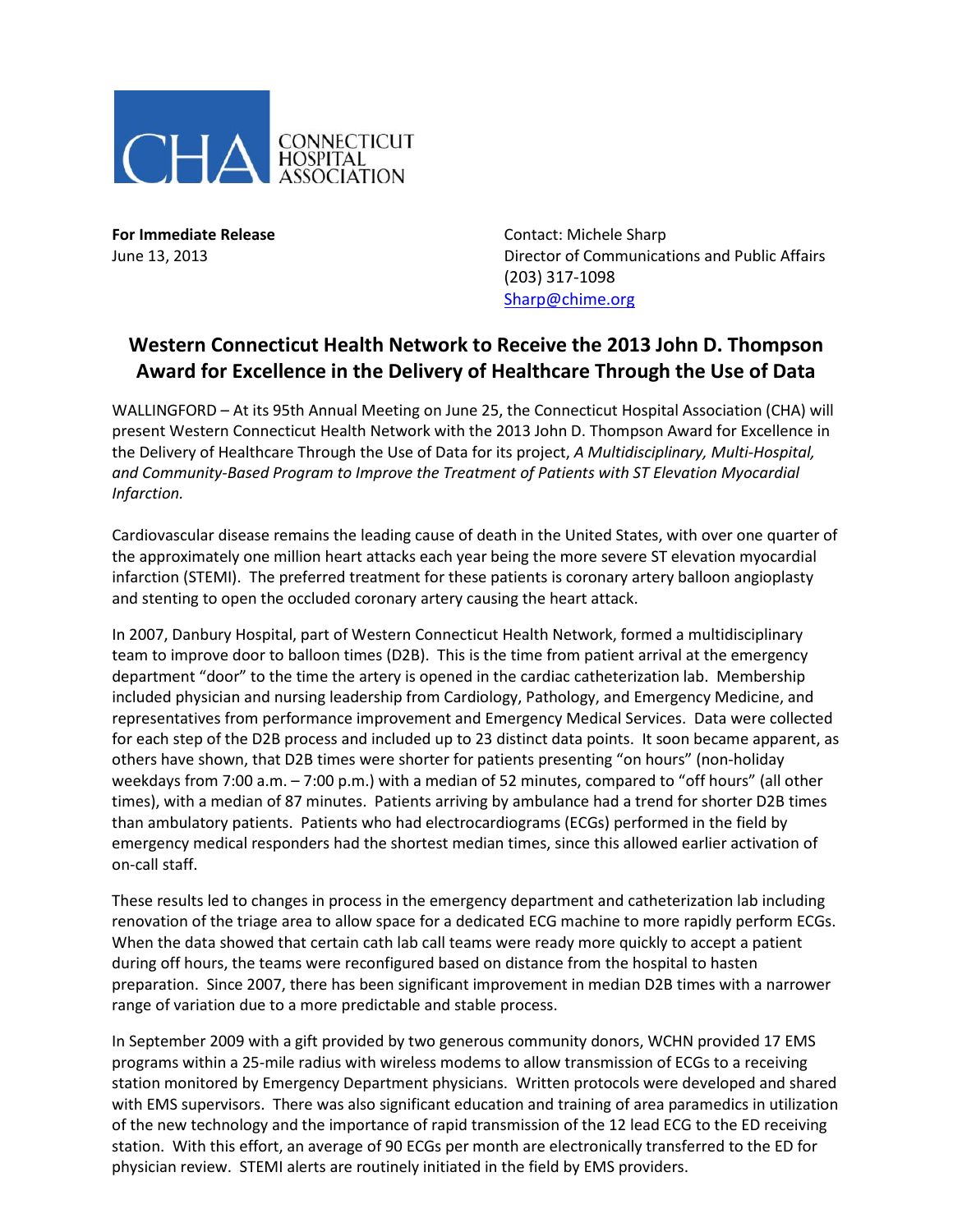Since 2009, this work has resulted in a significant, sustained decrease in median D2B time from 83.5 to 72 minutes for off-hour patients arriving without EMS. Patients presenting via EMS with field ECGs had a significantly better median D2B time of 61 minutes. Compared to 2007, the median D2B time for offhour patients in 2012 improved by over 23 minutes. Since February 2011, 100 percent of patients presenting with STEMI at any time of day and eligible for data analysis have had D2B times less than the benchmark of 90 minutes.

In 2011, WCHN expanded its efforts to include its affiliated hospital, New Milford Hospital, which does not have percutaneous coronary intervention capability. ED processes were unified and additional processes put in place to reduce the time needed to transfer the patient. With these efforts, the median time spent in the referring hospital decreased from 74 minutes to 47 minutes, and the median interval from EMS transport arriving at the referral hospital to the patient leaving the hospital decreased from 22 minutes to 5.3 minutes. This has resulted in more than 70 percent of transfer patients achieving a D2B time of less than 120 minutes from arrival at the first hospital. WCHN's multidisciplinary team has significantly improved the care of patients with myocardial infarction.

CHA is pleased to present the John D. Thompson Award for Excellence in the Use of Data to Western Connecticut Health Network for its innovative approach to dramatically improve care for patients with cardiovascular disease.

The John D. Thompson Award honors the contributions made by John D. Thompson to healthcare administration and patient care quality during his career. Winners of this prestigious award have achieved excellence in patient care through the use of data, as demonstrated by the improvement of internal operations, procedures, and outcomes.



Front Row (l-r) Maribeth Cross, RN; Hal Wasserman, MD; Dawn Martin, RN, and Kelli Stock. Middle Row (l-r) Sal Sena, MD; Andrew Keller, MD; Mark Warshofsky, MD; Tom Koobatian, MD; Pat Soriano, APRN; Barbi Hart-Lizak, RN; Robin Allenturner; Marybeth Martell, RN. Back Row: (l-r) Blair Balmforth, Paramedic, CCEMT-P, EMS-I; Ron Stephens, RN, MSN, EMT.

###